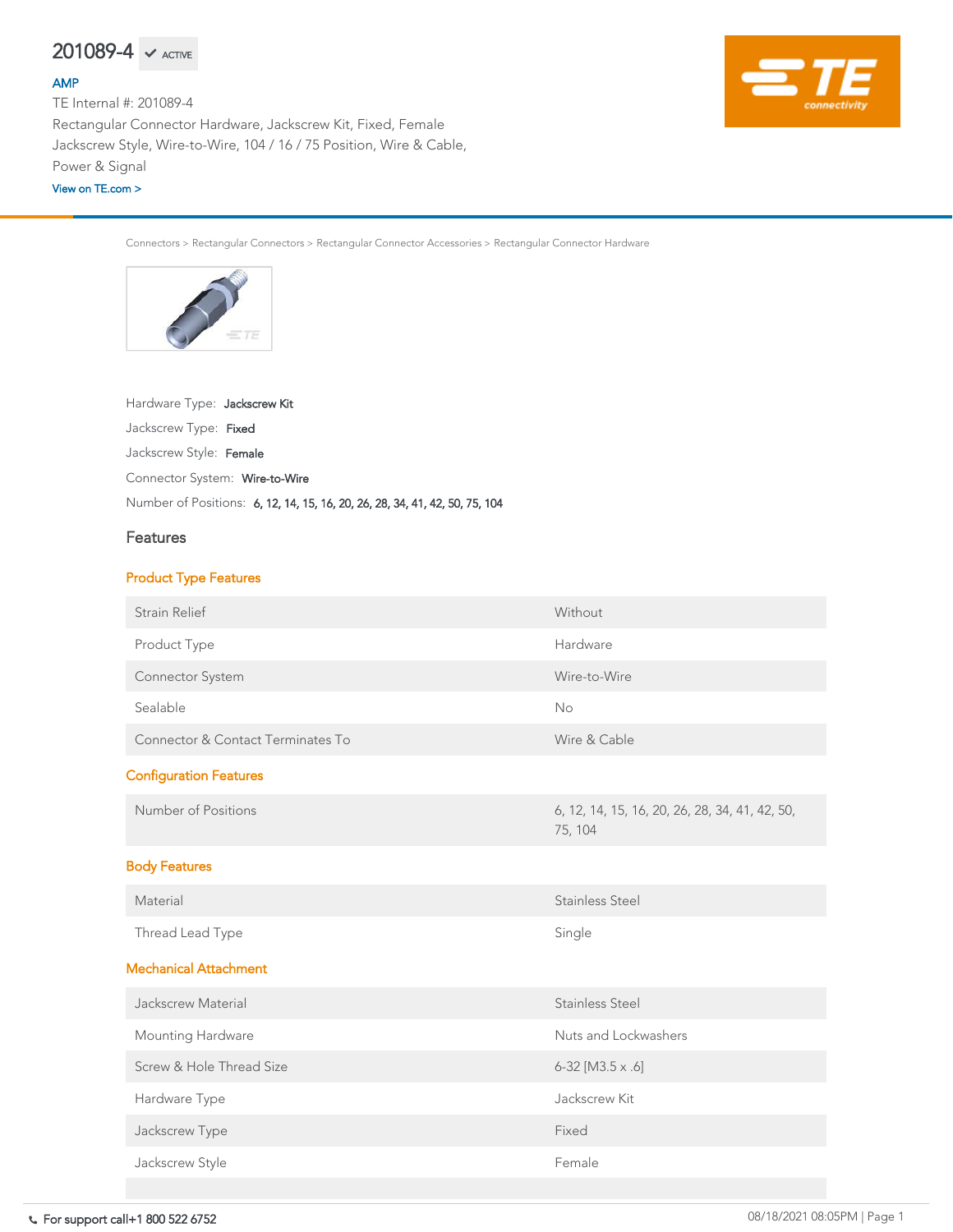#### 201089-4

Rectangular Connector Hardware, Jackscrew Kit, Fixed, Female Jackscrew Style, Wireto-Wire, 104 / 16 / 75 Position, Wire & Cable, Power & Signal



| <b>Connector Mounting Type</b>     | Cable Mount (Free-Hanging)                                                   |
|------------------------------------|------------------------------------------------------------------------------|
| <b>Dimensions</b>                  |                                                                              |
| Height                             | 5.72 mm[.225 in]                                                             |
| Length                             | 21.26 mm[.837 in]                                                            |
| Width                              | 5.72 mm[.225 in]                                                             |
| <b>Usage Conditions</b>            |                                                                              |
| <b>Operating Temperature Range</b> | $-55 - 150$ °C[ $-67 - 302$ °F]                                              |
| <b>Operation/Application</b>       |                                                                              |
| For Use With                       | 6, 14, 20, 26, 34, 41, 50, 75 and 104 Position<br><b>Standard Connectors</b> |
| <b>Circuit Application</b>         | Power & Signal                                                               |
| <b>Packaging Features</b>          |                                                                              |
| Packaging Quantity                 | 100                                                                          |
| Packaging Method                   | Bag                                                                          |
| Other                              |                                                                              |
| Comment                            | Two required.                                                                |

## Product Compliance

#### [For compliance documentation, visit the product page on TE.com>](https://www.te.com/usa-en/product-201089-4.html)

| EU RoHS Directive 2011/65/EU                  | Compliant                                                                                                                           |
|-----------------------------------------------|-------------------------------------------------------------------------------------------------------------------------------------|
| EU ELV Directive 2000/53/EC                   | Compliant                                                                                                                           |
| China RoHS 2 Directive MIIT Order No 32, 2016 | No Restricted Materials Above Threshold                                                                                             |
| EU REACH Regulation (EC) No. 1907/2006        | Current ECHA Candidate List: JAN 2021<br>(211)<br>Candidate List Declared Against: JAN 2021<br>(211)<br>Does not contain REACH SVHC |
| Halogen Content                               | BFR/CFR/PVC Free, but Br/Cl >900 ppm in<br>other sources.                                                                           |
| <b>Solder Process Capability</b>              | Not applicable for solder process capability                                                                                        |

#### Product Compliance Disclaimer

This information is provided based on reasonable inquiry of our suppliers and represents our current actual knowledge based on the information they provided. This information is subject to change. The part numbers that TE has identified as EU RoHS compliant have a maximum concentration of 0.1% by weight in homogenous materials for lead, hexavalent chromium, mercury, PBB, PBDE, DBP, BBP, DEHP, DIBP, and 0.01% for cadmium, or qualify for an exemption to these limits as defined in the Annexes of Directive 2011/65/EU (RoHS2). Finished electrical and electronic equipment products will be CE marked as required by Directive 2011/65/EU. Components may not be CE marked. Additionally, the part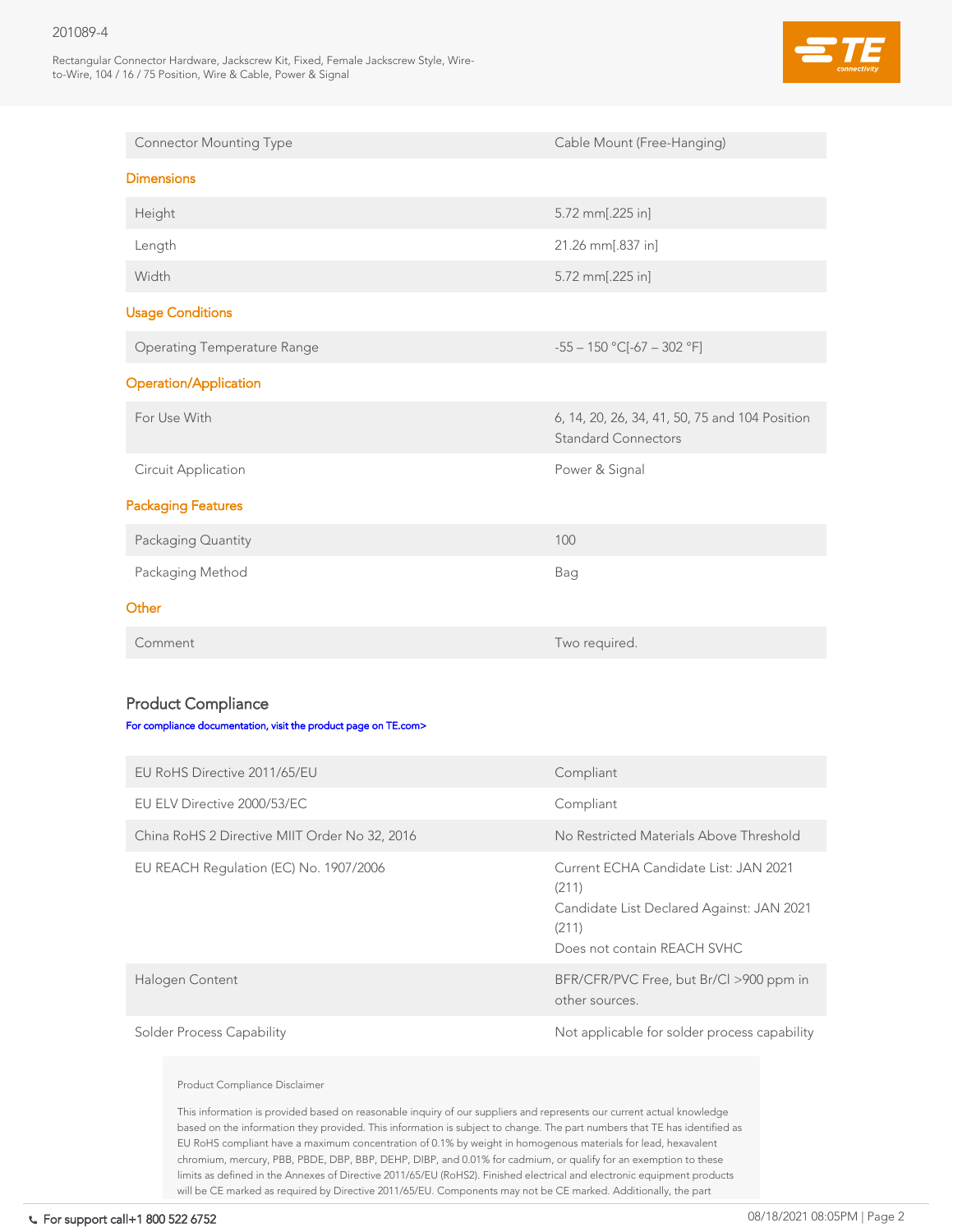#### 201089-4

Rectangular Connector Hardware, Jackscrew Kit, Fixed, Female Jackscrew Style, Wireto-Wire, 104 / 16 / 75 Position, Wire & Cable, Power & Signal



numbers that TE has identified as EU ELV compliant have a maximum concentration of 0.1% by weight in homogenous materials for lead, hexavalent chromium, and mercury, and 0.01% for cadmium, or qualify for an exemption to these limits as defined in the Annexes of Directive 2000/53/EC (ELV). Regarding the REACH Regulation, the information TE provides on SVHC in articles for this part number is based on the latest European Chemicals Agency (ECHA) 'Guidance on requirements for substances in articles' posted at this URL: https://echa.europa.eu/guidance-documents/guidance-onreach

For support call+1 800 522 6752 08/18/2021 08:05PM | Page 3 SERIES"M" JACKSCREW SOCKET ASS



### **Documents**







## Compatible Parts

## Customers Also Bought

Product Drawings